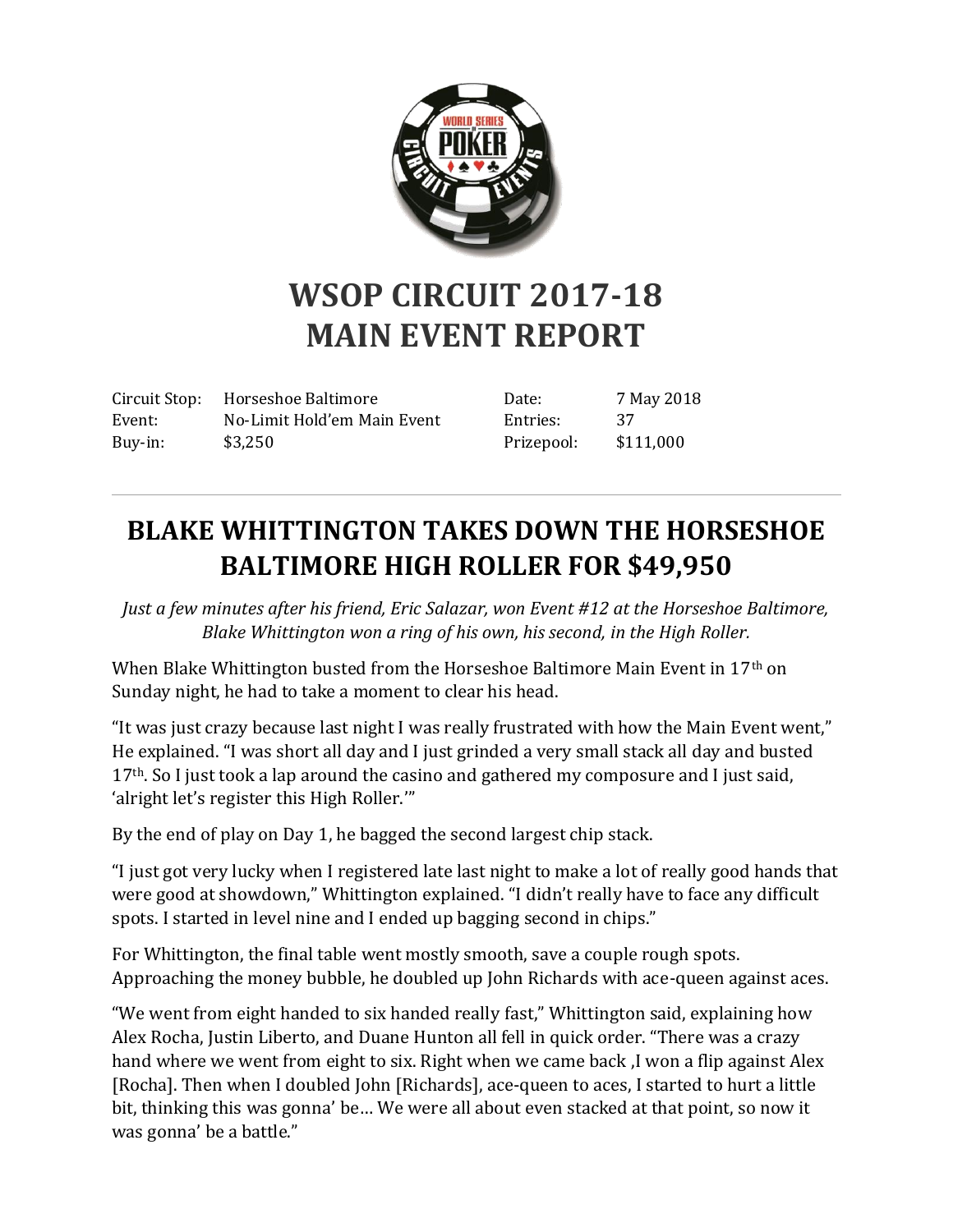But Whittington was fortunate enough to go on a heater as just the right time.

"I chipped up from about 200,000 to 350,000 in about two orbits," he said. "When the bubble burst, I got really lucky against John [Richards], to win jacks versus ace-king."

From there, Whittington had a stranglehold on three handed play. He held the chip lead for most of play, lost it for a bit but got a bit lucky in a spot with ace-four against Clayton Jiang's pocket eights to eliminate Jiang from the tournament.

From there, he and Jonathan Gilliam had a back and forth battle that lasted a bit before Whittington made a crucial call with top pair to put Gilliam in the danger zone. Whittington won just a few hands later with his jack-six besting Gilliam's jack-ten.

"They both played excellent, I want to make that clear," Whittington explained. "It was a really tough battle. I've known Clayton since he started coming around the Circuit at the very beginning of him playing tournaments. Now I see him on Live at the Bike, and wow. He's like this end boss cash game player. It was an honor to play with them."

Whittington doesn't play High Roller's very often, but he explained that he has a lot of fun playing with them, saying that they challenge him in a different way.

"To be honest, I haven't really played many of the High Rollers," he said. "This is probably my third or fourth one. But I like them a lot. I enjoy very much playing with the best players and they challenge me. A lot of it you can chalk up to run good for sure. It was a really tough field. I just feel like a lucky bastard to have beat them all."

On Monday, across the room, Whittington's friend Eric Salazar was also at a final table. The two reached heads-up play within minutes of each other.

"It definitely felt like we needed to both delivery because it would be such an awesome story," he said about Salazar. "We were cheering for each other between hands and across the room like, 'Let's go Eric!' and 'Let's go Blake!' It was pretty awesome for sure."

And deliver they did. Both Salazar and Whittington captured rings on the same night, just a few yards away from each other.

For Whittington, this victory is a testament to getting his mind right and to clearing out his headspace after struggling with bankroll and money management early in his career.

"I've been out of the game for a while, a couple years," he said. "I have had really horrible money management decisions. I was just never responsible. I think I'm finally starting to get things figured out. And I think that my results for the last couple months are a testament to the clear mind space that I'm in."

Whittington said he plans to spend most of his summer in Vegas, hoping he can continue his heater.